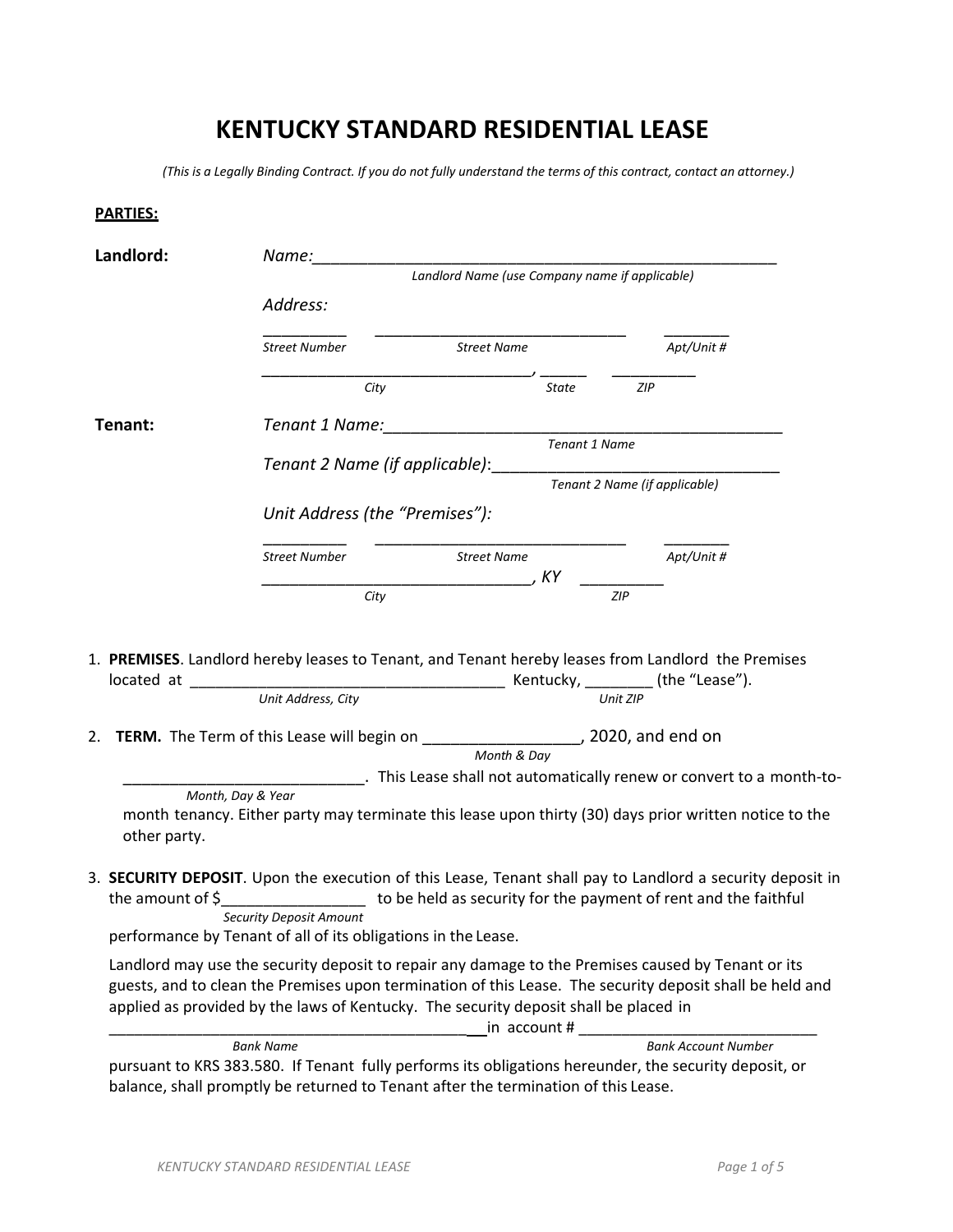4. **RENT**. Tenant agrees to pay Landlord rental payments in the amount of \$ per month, *Rent Amount*

payable on the first day of each month during the Term of this Lease.

Tenant shall pay the rent either by hand delivery or mailing it to Landlord at the address listed above. Tenant shall take all necessary precautions to ensure the safe and prompt delivery of each rent payment. Landlord shall consider rent received by mail after the due date as timely paid as long as it is post-marked by the due date.

5. **LATE CHARGES**. If Tenant fails to pay any installment of rent or any other amount within five (5) days of the due date, the Tenant shall pay Landlord a late payment charge in the amount of \$

 *Late Fee Amount*

- 6. **POSSESSION**. Landlord shall be ready to deliver possession of the Premises to Tenant at the start date of the tenancy. If Landlord is unable to deliver possession due to circumstances beyond his control, he shall have ten (10) days to remedy the situation and put Tenants into possession. If he fails to do so, Tenants may immediately terminate the Lease and recover all prepaid rent and deposits.
- 7. **USE OF PREMISES.** Tenant shall not permit any other person who is not a member of the Tenant's household to occupy the Premises. Tenant shall use the Premises only as a residential dwelling. Tenant shall not use the Premises or permit any guests to use the Premises for any unlawful activities or to unreasonably interfere with the rights, comforts, or conveniences of their neighbors or other Tenants.
- 8. **UTILITIES.** Tenant will pay for the following utilities and services furnished to the Premises:

 *List utilities to be paid by Tenant*

Landlord will pay for the following utilities and services furnished to the Premises:

 *List utilities to be paid by Landlord*

Landlord shall not be liable for the interruption or failure of any utility or service if due to any cause beyond Landlord's control.

9. **APPLIANCES**. Landlord will provide the following appliances in the Premises:

 $\mathcal{L}_\mathcal{L} = \mathcal{L}_\mathcal{L} = \mathcal{L}_\mathcal{L} = \mathcal{L}_\mathcal{L} = \mathcal{L}_\mathcal{L} = \mathcal{L}_\mathcal{L} = \mathcal{L}_\mathcal{L} = \mathcal{L}_\mathcal{L} = \mathcal{L}_\mathcal{L} = \mathcal{L}_\mathcal{L} = \mathcal{L}_\mathcal{L} = \mathcal{L}_\mathcal{L} = \mathcal{L}_\mathcal{L} = \mathcal{L}_\mathcal{L} = \mathcal{L}_\mathcal{L} = \mathcal{L}_\mathcal{L} = \mathcal{L}_\mathcal{L}$ *List appliances to be provided by Landlord*

Tenant shall not remove the appliances from the Premises without the permission of Landlord. Landlord shall be responsible for any damages and/or repairs needed for the listed appliances so long as the damages and/or repairs are not due to the actions of the Tenant.

\_\_\_\_\_\_\_\_\_\_\_\_\_\_\_\_\_\_\_\_\_\_\_\_\_\_\_\_\_\_\_\_\_\_\_\_\_\_\_\_\_\_\_\_\_\_\_\_\_\_\_\_\_\_\_\_\_\_\_\_\_\_\_\_\_\_\_\_\_\_\_\_\_\_\_.

Tenant will provide the following appliances in the Premises:

*List appliances to be provided by Tenant*

Tenant is solely responsible for any damages and/or repairs needed for these listed appliances.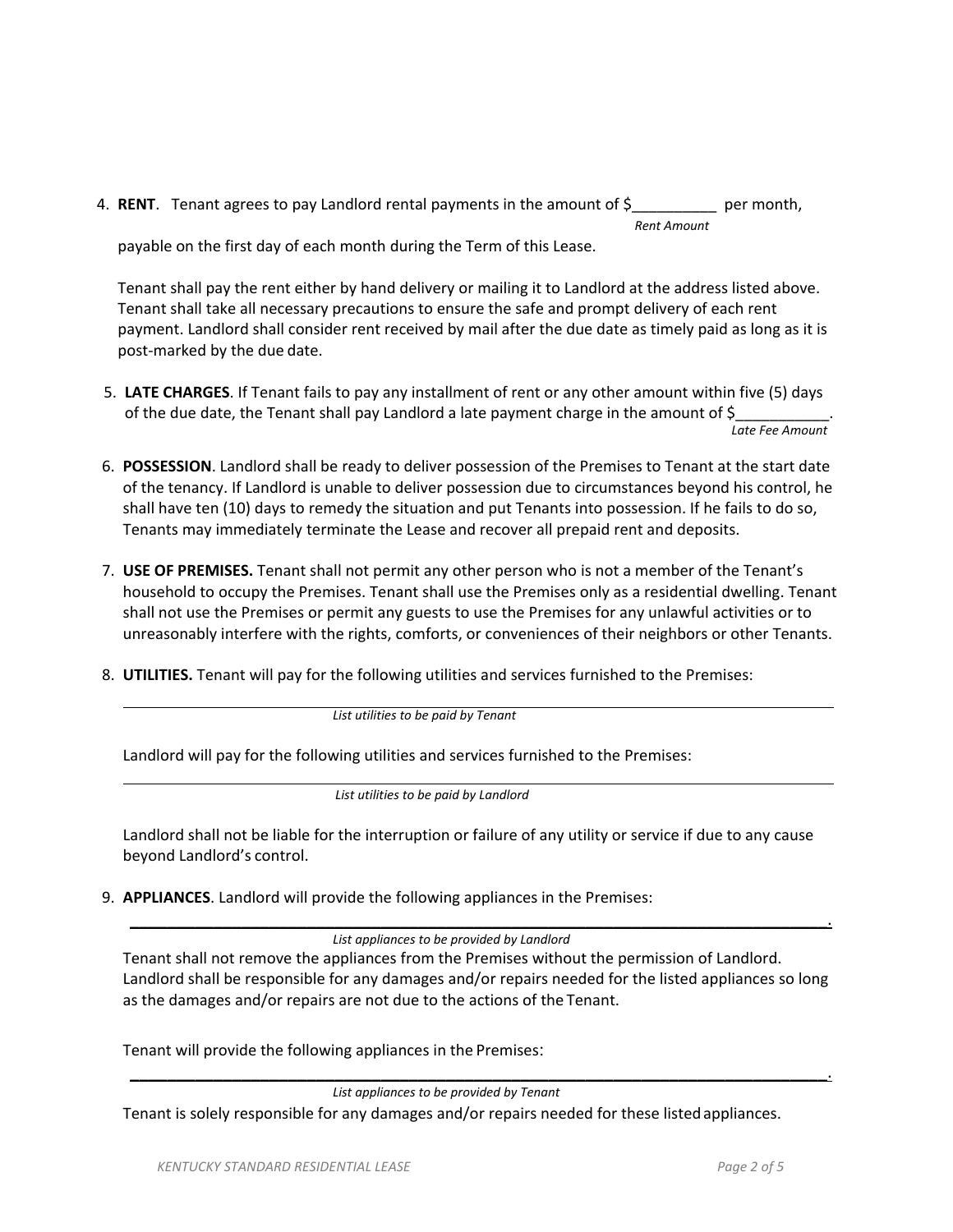- 10. **SUBLEASES AND ASSIGNMENTS.** Tenant shall not sublease or assign the Lease without the prior, written permission from the Landlord. Landlord shall not unreasonably deny permission to sublease or assign.
- 11. **MAINTENANCE AND CONDITION**. Tenant acknowledges that it has examined the Premises and furnishings and personal property and that they are in a good and habitable condition. Tenant shall keep the Premises and furnishings and personal property in a clean and sanitary condition and in as good order and repair as they were at the commencement of this Lease, ordinary wear and tear excepted.

Tenant shall dispose of all garbage in designated disposal facilities. Tenant will pay for all damage to the Premises and repairs required due to the misuse or negligence of Tenant or Tenant's guests. Landlord will maintain the Premises and common areas in a habitable condition. Landlord and Tenant each agree to maintain and repair the Premises in compliance with all laws, ordinances and regulations applicable to them. Tenant agrees to promptly give notice to Landlord of any required repairs or unsafe conditions and Landlord will be afforded a reasonable period of time to complete the same.

12. **PETS**. Tenant shall be allowed to keep the following pet(s) in or about the Premises:

*List number and type (e.g. cat, dog) of pets allowed* No other animals or pets of any kind may be kept in or about the Premises without Landlord's prior written permission.

**\_\_\_\_\_\_\_\_\_\_\_\_\_\_\_\_\_\_\_\_\_\_\_\_\_\_\_\_\_\_\_\_\_\_\_\_\_\_\_\_\_\_\_\_\_\_\_\_\_\_\_\_\_\_\_\_\_\_\_\_\_\_\_\_\_\_\_\_\_**\_\_\_\_\_\_\_\_\_\_\_\_\_\_.

- 13. **ALTERATIONS**. Tenant shall not alter or permit any alteration of the Premises, including but not limited to paint, wallpaper, structural alterations or removals, and additions of fixtures (including TV antennae or satellite dish receivers), without the prior, written permission of Landlord. This clause pertains to any alterations made inside and outside the Premises, including changes to the surrounding land or common areas.
- 14. **ACCESS**. Landlord and its agents may enter the Premises at all reasonable times and upon reasonable notice to Tenant to conduct inspections, make necessary or desired repairs or improvements, or to show the same to prospective tenants, buyers or lenders. Landlord may also enter the Premises when the same appear to be abandoned and for the purpose of placing signs offering the Premises for sale or rent. In an emergency, and as permitted by law, Landlord may enter the Premises without prior notice to Tenant.
- 15. **TERMINATION IN EVENT OF SALE**. It is expressly agreed that Landlord, at its option, may terminate this Lease upon 30 days' notice to Tenant in the event of a sale of the building containing the Premises.
- 16. **LOSS OR DAMAGE**. Unless, caused by the negligence of Landlord, Landlord will not be liable for any loss, damage or theft of any property of Tenant or others kept or stored in or about the Premises. Tenant acknowledges that it is Tenant's responsibility to insure its own possessions.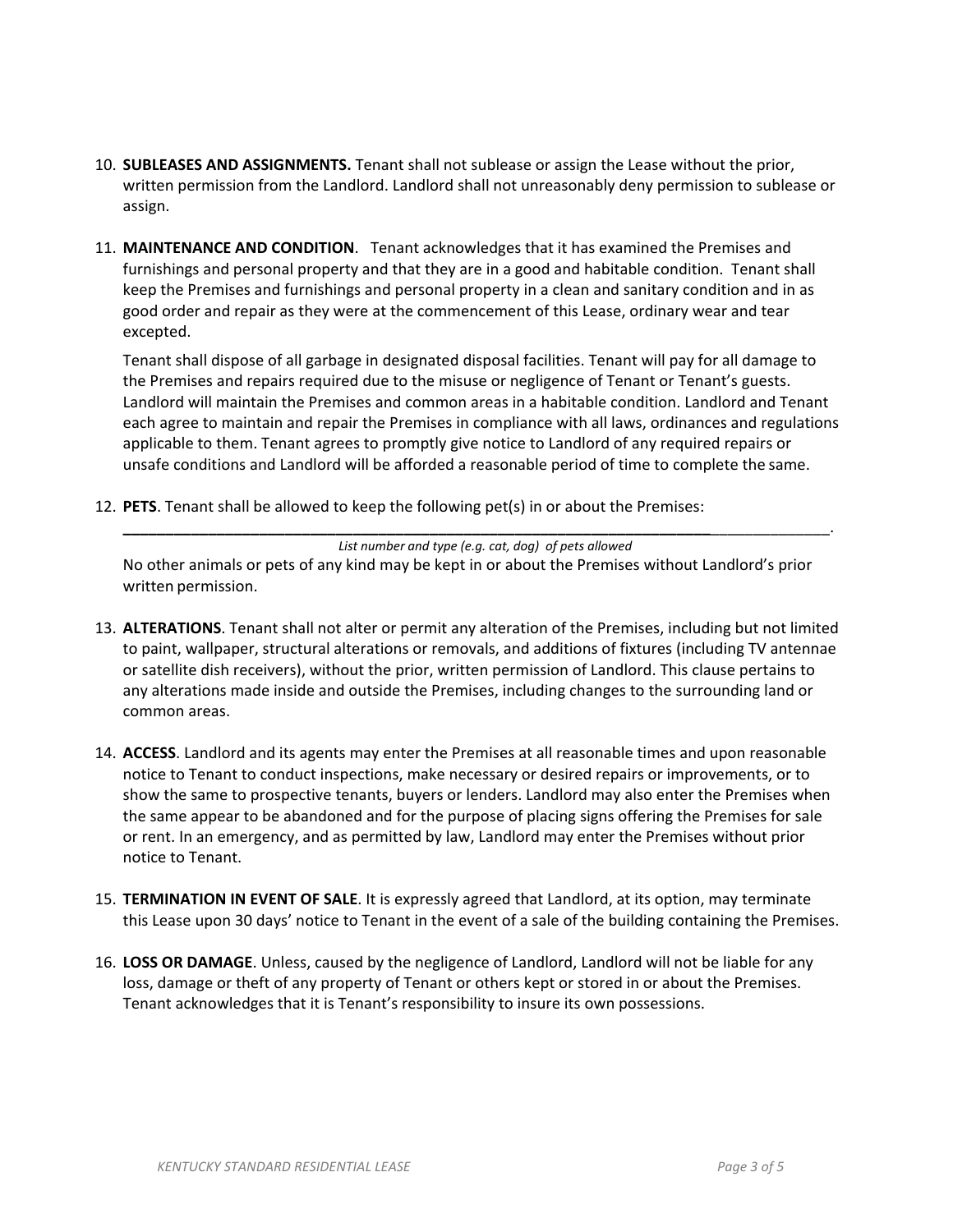- 17. **DEFAULT**. Tenant will be in default of this Lease upon the occurrence of any one of the following events:
	- a. failure to pay any installment of rent or any other amount hereunder on the date it is due;
	- b. failure to perform or comply with any other agreement, term or condition of this Lease;
	- c. abandonment of Premises;
	- d. any misrepresentation or omission of Tenant mad to Landlord in connection with this Lease; or
	- e. assignment for the benefit of creditors by, appointment of a receiver for, or any filing of a petition under any bankruptcy or debtor's relief law by or against Tenant or any guarantor.
- 18. **REMEDIES OF LANDLORD**. Upon any default by Tenant, Landlord may, at its option, terminate this Lease and/or commence eviction proceeding in accordance with the laws of Kentucky.
- 19. **WAIVER OR BREACH**. No waiver of any breach of the Lease on any one occasion shall be construed to operate as a general waiver of another breach on a subsequent occasion. If any breach occurs and is later settled by the parties, this Lease shall still continue to bind the parties until amended, in writing, by the parties.
- 20. **SURRENDER**. At the expiration or sooner termination of this Lease, Tenant will remove its possessions and peaceably deliver possession of the Premises to Landlord in as good repair and condition as they were at the commencement of this Lease, ordinary wear and tear excepted. Any personal property left on the Premises after Tenant vacates or abandons the Premises shall be deemed abandoned and Landlord may remove, store and/or dispose of the same as it sees fit, subject to the applicable law.
- 21. **SEVERABILITY**. The provisions of this Lease are severable, and if any part of the Lease is held illegal, invalid, or inapplicable to any person or circumstance, the remainder of this Lease shall remain in effect.
- 22. **ENTIRE AGREEMENT**. This Lease contains the entire agreement and understanding between the parties regarding the Premises and is subject to no agreements, conditions or representation that are not set forth herein. This Lease may only be amended in a writing that is signed by both Landlord and Tenant.
- 23. **APPLICABLE LAW**. This Lease will be interpreted and enforced in accordance with the laws of Kentucky.
- 24. **LEAD-BASED PAINT DISCLOSURE**. For Landlords whose premises were built prior to 1978 you are required by law to provide a Lead-Based Paint Disclosure to the Tenant. By initialing here, Tenant acknowledges receipt of the Lead-Based Paint Disclosure Form.

\_\_\_\_\_\_\_\_\_\_\_\_\_ \_\_\_\_\_\_\_\_\_\_\_\_\_  *Tenant 1 Initials Tenant 2 Initials (if applicable)*